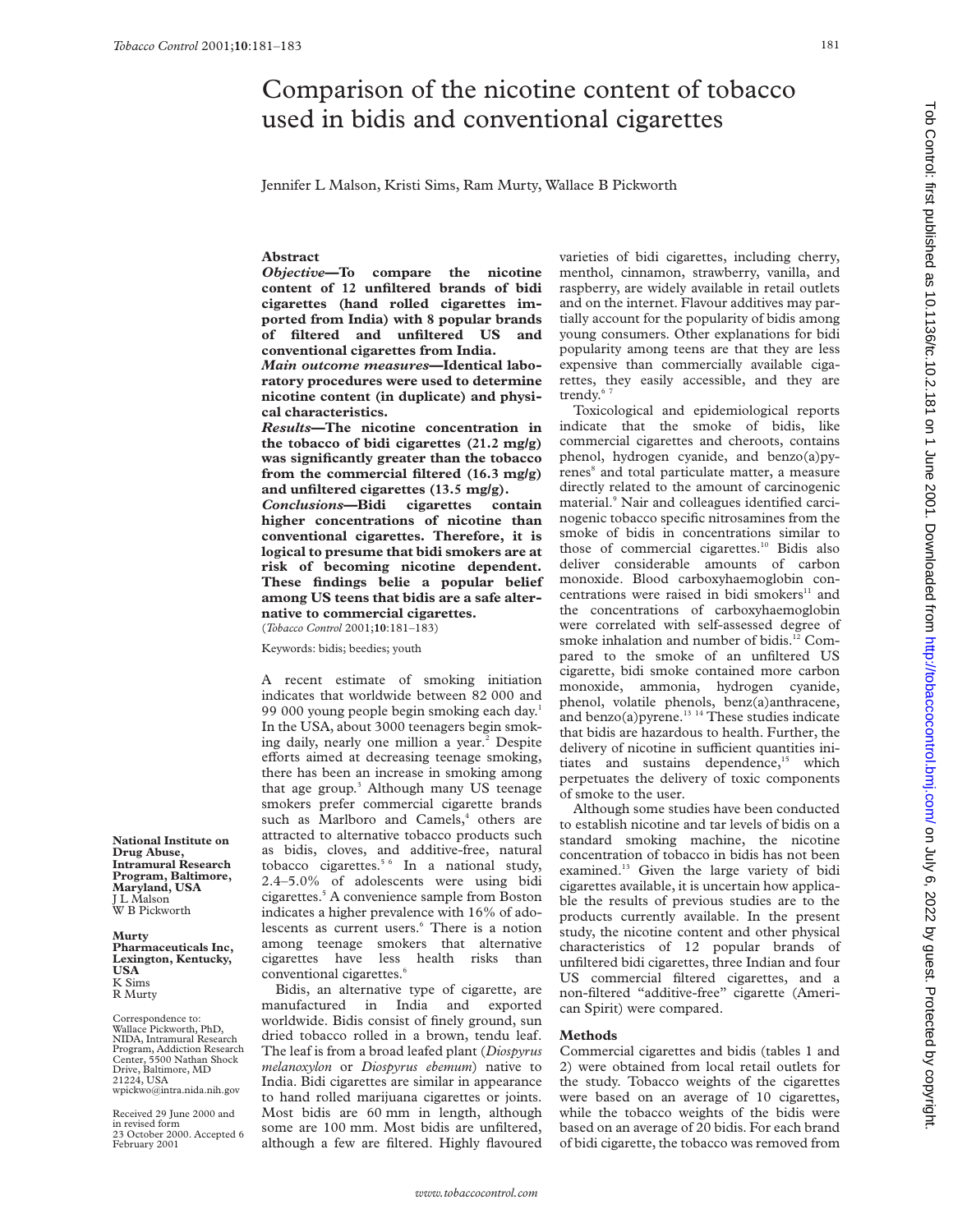## *Table 1 Characteristics of bidi cigarettes*

|                          | Average<br>cigarette weight<br>(mg) | Average<br>tobacco weight<br>(mg) | Average<br>nicotine/rod<br>(mg) | Nicotine<br>$(mg/g)^*$ |
|--------------------------|-------------------------------------|-----------------------------------|---------------------------------|------------------------|
| Irie Cherry              | 447.1                               | 173.2                             | 3.6                             | 20.8 20.1              |
| Irie Menthol             | 456.6                               | 211.4                             | 3.3                             | 15.7 15.3              |
| Irie Cinnamon            | 432.0                               | 179.1                             | 3.5                             | 18.8 19.9              |
| Irie Strawberry          | 449.0                               | 219.3                             | 4.5                             | 20.4 20.7              |
| Irie Vanilla             | 441.0                               | 197.4                             | 3.8                             | 19.6 19.1              |
| Sher Bidis 100           | 1024.8                              | 466.4                             | 12.4                            | 27.0 27.1              |
| Sher Bidis               | 368.1                               | 166.2                             | 3.9                             | 23.0 24.5              |
| Shiv Sigar Raspberry     | 467.9                               | 200.4                             | 4.0                             | 20.1 20.3              |
| Shiv Sigar Chocolate 100 | 576.3                               | 242.5                             | 5.7                             | 23.3 23.6              |
| Kailis Bidi Menthol      | 503.4                               | 181.1                             | 3.4                             | 18.7 18.8              |
| Kailis Bidi Strawberry   | 552.8                               | 190.6                             | 4.0                             | 20.9 21.4              |
| Guru Bidis               | 355.5                               | 155.5                             | 3.9                             | 24.8 25.7              |
| <b>Overall</b> averages  | 506.2                               | 215.3                             | 4.7                             | 21.2                   |

\*Analyses were run in duplicate, results are shown for both determinations

*Table 2 Characteristics of commercial cigarettes*

|                         | Average<br>cigarette weight<br>(mg) | Average<br>tobacco weight<br>(mg) | Average<br>nicotine/rod<br>(mg) | Nicotine<br>(mg/g) |
|-------------------------|-------------------------------------|-----------------------------------|---------------------------------|--------------------|
| Unfiltered              |                                     |                                   |                                 |                    |
| American Spirit (US)    | 1130.5                              | 1064.4                            | 17.7                            | 16.2 17.0          |
| Golcondo (I)            | 823.6                               | 772.4                             | 9.0                             | 11.4 11.8          |
| Charminar (I)           | 796.5                               | 745.1                             | 9.2                             | 12.5 12.2          |
| Overall averages        | 916.9                               | 860.6                             | 12.0                            | 13.5               |
| Filtered                |                                     |                                   |                                 |                    |
| Marlboro (US)           | 921.8                               | 710.0                             | 12.0                            | 17.0 16.8          |
| Newport Menthol (US)    | 938.0                               | 715.6                             | 14.0                            | 19.5 19.5          |
| Camel (US)              | 927.8                               | 716.3                             | 12.1                            | 16.7 17.1          |
| Kool Menthol (US)       | 915.5                               | 710.9                             | 14.0                            | 19.5 19.9          |
| Gold Flake (I)          | 992.1                               | 840.0                             | 7.0                             | 8.3 8.2            |
| <b>Overall averages</b> | 939.0                               | 738.6                             | 11.8                            | 16.3               |

US, US brand; I, Indian brand.

the wrapping, weighed, and pooled for chemical analysis (in duplicate). Two samples were taken from the pooled resource and analysed. These results were averaged for an overall total.

The amount of nicotine was determined using a Hewlett Packard 6890 gas chromatograph equipped with an autosampler and a flame ionisation detector using methods described elsewhere.16 17 Briefly, a Hewlett Packard HP1 methyl silicon column (0.53 mm inner diameter, 0.88 µm film thickness, 30 m length) was used. The injector was set at  $300^{\circ}$ C, using a 1 µl pulsed splitless injection. The oven was set isothermally at 120°C and the detector was set at 250°C. Helium (7.6 ml/ min) was used as the carrier gas. This method has a limit of detection of 350 pg and a limit of quantitation of 4.5 ng. Linearity was established from 3.3 µg/ml to 480 µg/ml, and the range was from 4.5 µg/ml to 435 µg/ml.

The gas chromatography samples were prepared by weighing 100 mg of tobacco and adding 10 ml of 1% potassium hydroxide (KOH) in methanol. The solutions were sonicated for eight hours, keeping the solution temperature below 45°C. After sonication, the samples were centrifuged for five minutes. The supernatant was then used for gas chromatography analysis. Nicotine standards were prepared in 1% KOH in methanol. A calibration curve was constructed using linear regression of peak area versus concentration of the standards. The amount of nicotine in the samples was calculated from the calibration curve. Concentrations of nicotine were statistically compared using the Student *t* test.

As shown in table 1, the 12 brands of bidi cigarettes had an average weight of 506 mg per cigarette. The tobacco weight averaged 215 mg. The tendu leaf wrapping accounted for 51.2–65.5% of the total cigarette weight. This supports prior findings that the tendu leaf is responsible for, on average, 60% of the total weight of a bidi.<sup>14</sup> The nicotine concentration of the tobacco from the bidi cigarettes averaged 21.2 mg/g compared to the tobacco from filtered and unfiltered commercial cigarettes (table 2) that averaged 16.3 mg/g and 13.5 mg/g, respectively. Statistical comparisons of the nicotine concentrations revealed that the bidis contained tobacco significantly more concentrated in nicotine than the filtered  $(t(15) = 2.59, p = 0.02)$  and the unfiltered  $(t(13) = 3.87, p = 0.002)$  cigarettes. The weight of commercial filtered and unfiltered commercial cigarettes averaged 940 mg and 917 mg, respectively. The tobacco content of commercial filtered and unfiltered commercial cigarettes averaged 739 mg and 861 mg, respectively. Commercial cigarettes in the present study contained similar concentrations and amounts of nicotine to those reported in other studies.<sup>18</sup> The overall average nicotine concentration of bidis (21.2 mg/g) was larger than any of the commercial brands of cigarettes (filtered or unfiltered). However, Irie Menthol bidis had an average nicotine concentration (15.5 mg/g) that was lower than American Spirit and several filtered commercial brands.

# **Discussion**

The bidis tested contained less tobacco than other cigarettes. However, their tobacco contains significantly higher concentrations of nicotine than the tobacco of commercial cigarettes. One measure of the addictive potential of tobacco products is the amount of nicotine available to the consumer. Benowitz and Henningfield have theorised that a minimum threshold level of nicotine delivery is necessary to initiate and sustain dependence.<sup>15</sup> Although cigarette manufacturers describe their products as "ultra lights," "lights" and "full flavor" cigarettes, the nicotine content of the tobacco rods are similar.18 Cigarette smokers can titrate the amount of nicotine they obtain from a cigarette by changing their smoking behaviour.19 20 Smokers may titrate the amount of nicotine delivery from bidis just as they adjust the nicotine delivery from commercial cigarettes. However, preliminary results from a clinical study that measured plasma nicotine concentrations indicate that higher concentrations of nicotine were seen after smoking bidi cigarettes (Pickworth *et al*, 11th World Congress on Tobacco OR Health, abstract, 2000, unpublished data).

Bidi cigarettes are smoked differently than commercial cigarettes. For example, bidi cigarettes must be re-lit several times because they self-extinguish<sup>21</sup> if they are not puffed at least two times a minute.<sup>14</sup> The time to smoke and number of puffs were significantly greater while smoking a Sher bidi than commercial cigarette smoking in a clinical study (Malson